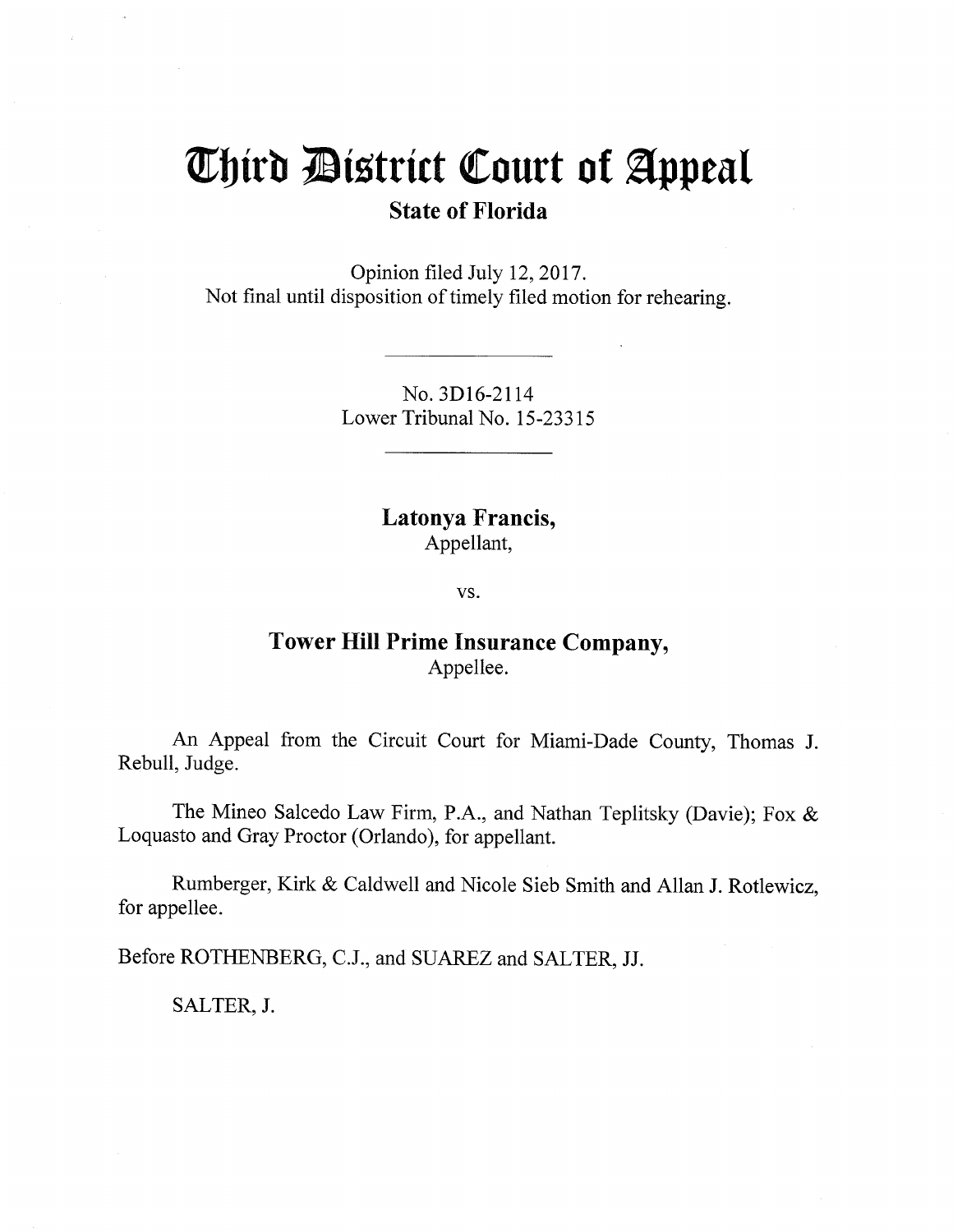Latonya Francis appeals a final summary judgment in favor of her insurer (Tower Hill Prime Insurance Company, "Tower Hill"), regarding her claims for rainwater damage to her home's interior caused by roof leaks. We reverse, finding that genuine issues of material fact exist regarding Tower Hill's (1) adjustment and payment of the "actual cash value" of the damage covered by Ms. Francis's insurance policy, and (2) the applicability of the policy's exclusion for "wear and tear" to a vague, unliquidated, and inchoate claim for damage to the roof itself.

Tower Hill paid the amount computed by its own appraiser for the interior repairs, less the applicable policy deductible and depreciation. The insurer notified her that the allowed amounts were based on "actual cash value," and that she could make a claim for depreciation by providing documentation that the repairs were completed. See Trinidad v. Florida Peninsula Ins. Co., I2I So. 3d 433, 439 n.3 (Fla.20l3).

Ms. Francis used the amounts paid by Tower Hill to repair her roof rather than the damaged interior of the home. Tower Hill advised Ms. Francis that she could submit supplemental claims for damage revealed as repairs were made.

Ms. Francis sued Tower Hill for breach of the insurance contract based on an assertion that Tower Hill's payments were less than the actual cash value of the damage to the interior. Tower Hill moved for summary judgment, arguing that the insured was not entitled to further compensation because she had received payment

2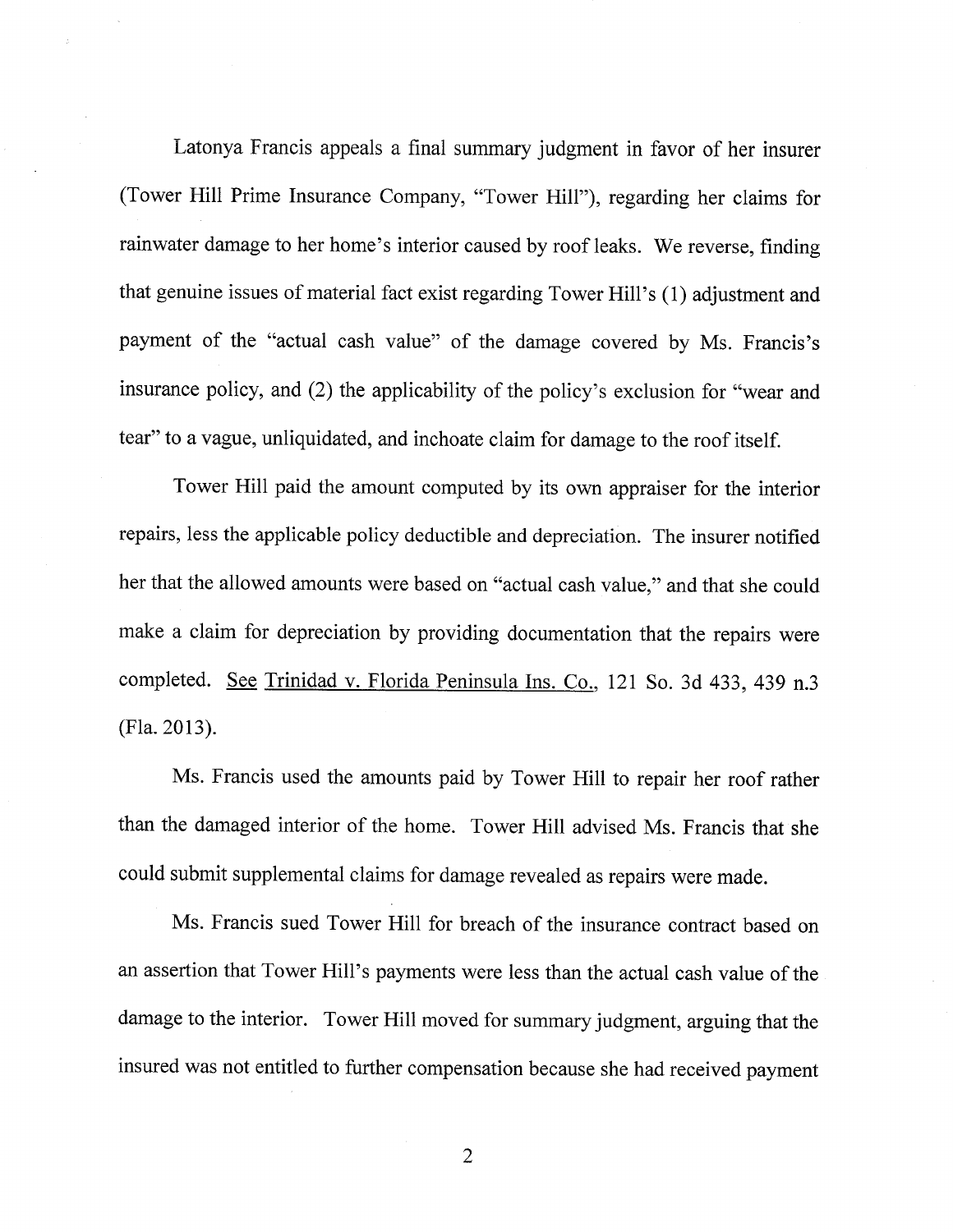for the actual cash value of her loss, and because she did not use the insurance proceeds to repair the reported damage. Tower Hill maintained that Ms. Francis had not submitted a claim for the roof itself, and that any such claim would have been disallowed as a result of the exclusion for "wear and tear."

The trial court granted Tower Hill's motion for final summary judgment and denied a subsequent motion for rehearing. This appeal followed.

## Analysis

The final summary judgment is subject to de novo review. The trial court is obligated to consider the "summary judgment evidence"<sup>1</sup> in the record, and any reasonable inferences from that evidence, in the light most favorable to the nonmoving party. Rocamonde v. Marshalls of Ma, Inc., 56 So. 3d 863, 864-65 (Fla. 3d DCA 20II). If the summary judgment evidence presents any genuine issue of material fact, summary judgment should not be granted. Id.

In the present case, the record contains Ms. Francis's deposition testimony and the two sworn statements of proof of loss prepared by her adjuster, Stellar Public Adjusting Services. These two claims included line item estimates totaling over \$139,000.00 (after applying the \$1,000.00 deductible to each claim), versus Tower Hill's appraiser's (Pacesetter Claims Service) computation of

<sup>&</sup>lt;sup>1</sup> Fla. R. Civ. P.  $1.510(c)$ .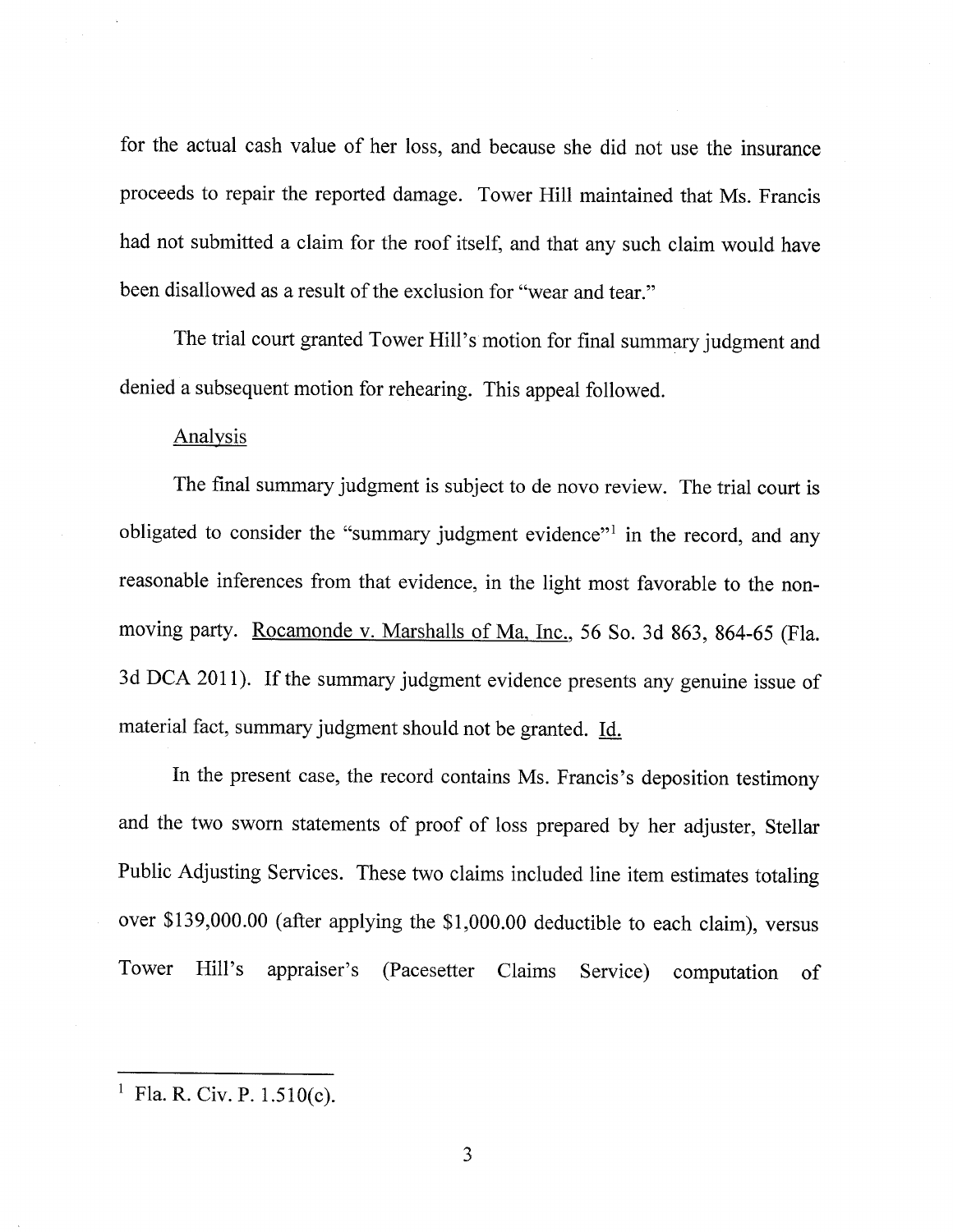approximately  $$15,000.00$  (after deductible).<sup>2</sup> Ms. Francis's sworn statements of proof of loss were signed by the adjuster before a notary and constituted summary judgment evidence under Florida Rule of Civil Procedure 1 .510(c). It follows that the widely-divergent estimates of covered repair costs created a genuine issue of material fact precluding summary judgment regarding the roof leak claims. See Javellana v. Tower Hill Signature Ins. Co., 23 Fla. L. Weekly Supp. 1031 (Fla. 1lth Cir. Ct. Mar. 31,2016).

The next question is whether summary judgment was also appropriate regarding any claim for damages to the roof itself (in connection with the events that gave rise to the losses claimed for leakage to the interior of the home for April 22 and 29,2015). Tower Hill persuaded the trial court that Ms. Francis could not raise roof damage issues because (a) she did not include that damage (only water damage inside the house) during her deposition, (b) neither she nor her adjuster made a claim for those costs in accordance with the insurance policy, and (c) Tower Hill's adjuster inspected the property and demonstrated that any such roof damage was excluded by the "wear and tear" exclusion in the policy.

On this point, Ms. Francis points to Tower Hill's letters enclosing the two payments made by Tower Hill. Although Tower Hill only adjusted the two water

 $2$  Recoverable depreciation was not included for this comparison, but would have been included in payments to the insured upon proof that the repairs were completed.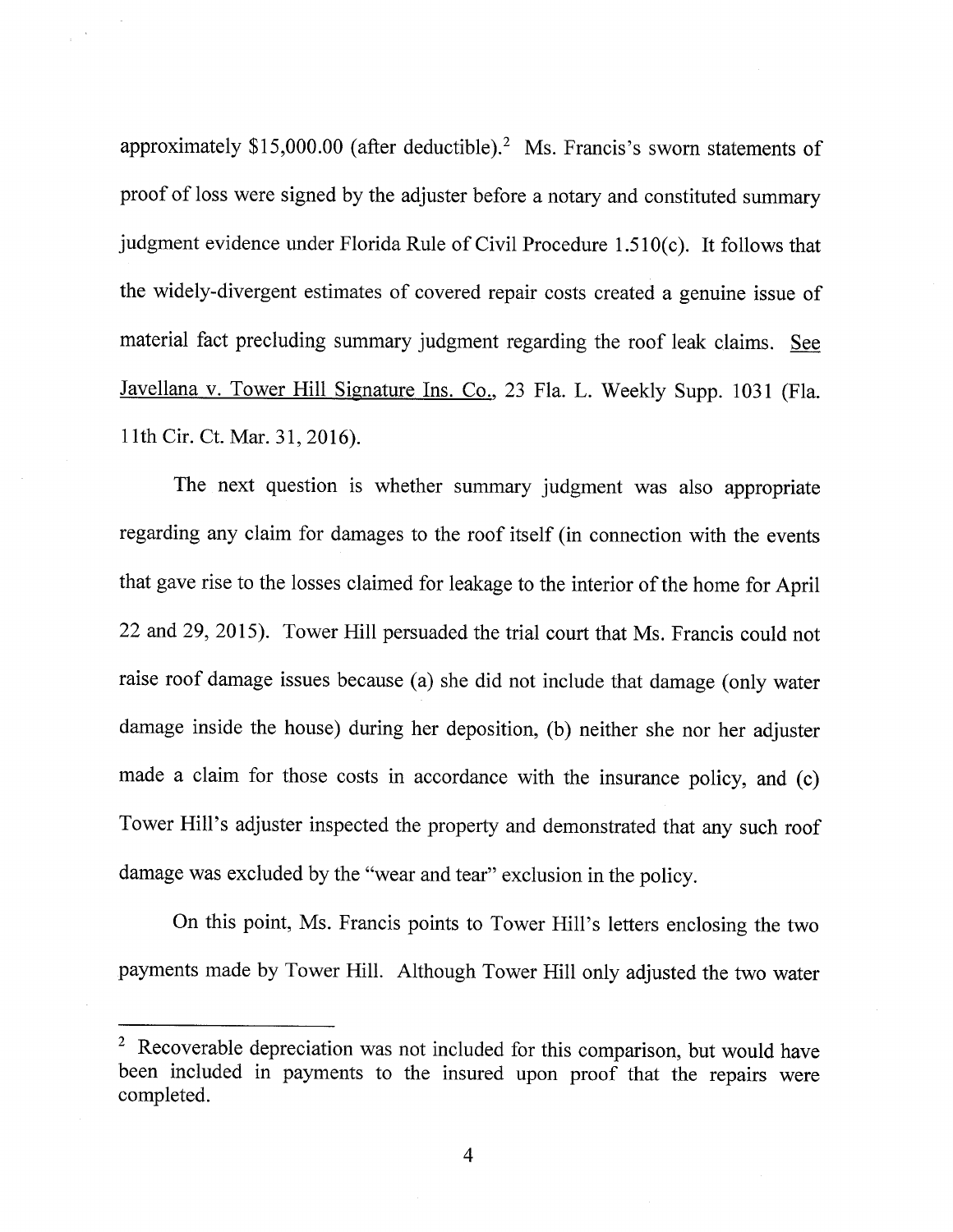damage claims, it notified Ms. Francis "that the claim you have presented to Tower Hill Prime Insurance for roof damage does not qualify for payment," because "the damages to your roof are due to wear and tear and not a covered peril." The letters also state:

> We also want to bring to your attention that the amount of fpayment allowed by Tower Hill and enclosed] does not necessarily constitute a full and final settlement of your claim for damages associated with your claimed loss. You may submit supplemental claims for any damage discovered in the covered reconstruction and repair of the above mentioned properfy.

In Tower Hill's adjuster's notes in the record, evaluation of any roof damage was "pending until we can determine any or if any shingles were damaged by covered peril," because the adjuster needed a tarp over the roof removed and photos of any damage before the restoration (the notes state: "Possible supplement for roof only if storm damage is found when tarp removed and photos can be taken."). Thereafter, the tarp was removed and Tower Hill's adjuster determined that 'the damages were due to deterioration of the sealant around the vents of the roof as opposed to weather storm(s)."

The complaint and record are unhelpful regarding the extent of the claim regarding the roof, referring vaguely to "the damage sustained to the building on the subject properfy, damage to contents, and loss of use of the properfy and possessions taken from therein." Nevertheless, Tower Hill sought an adjudication